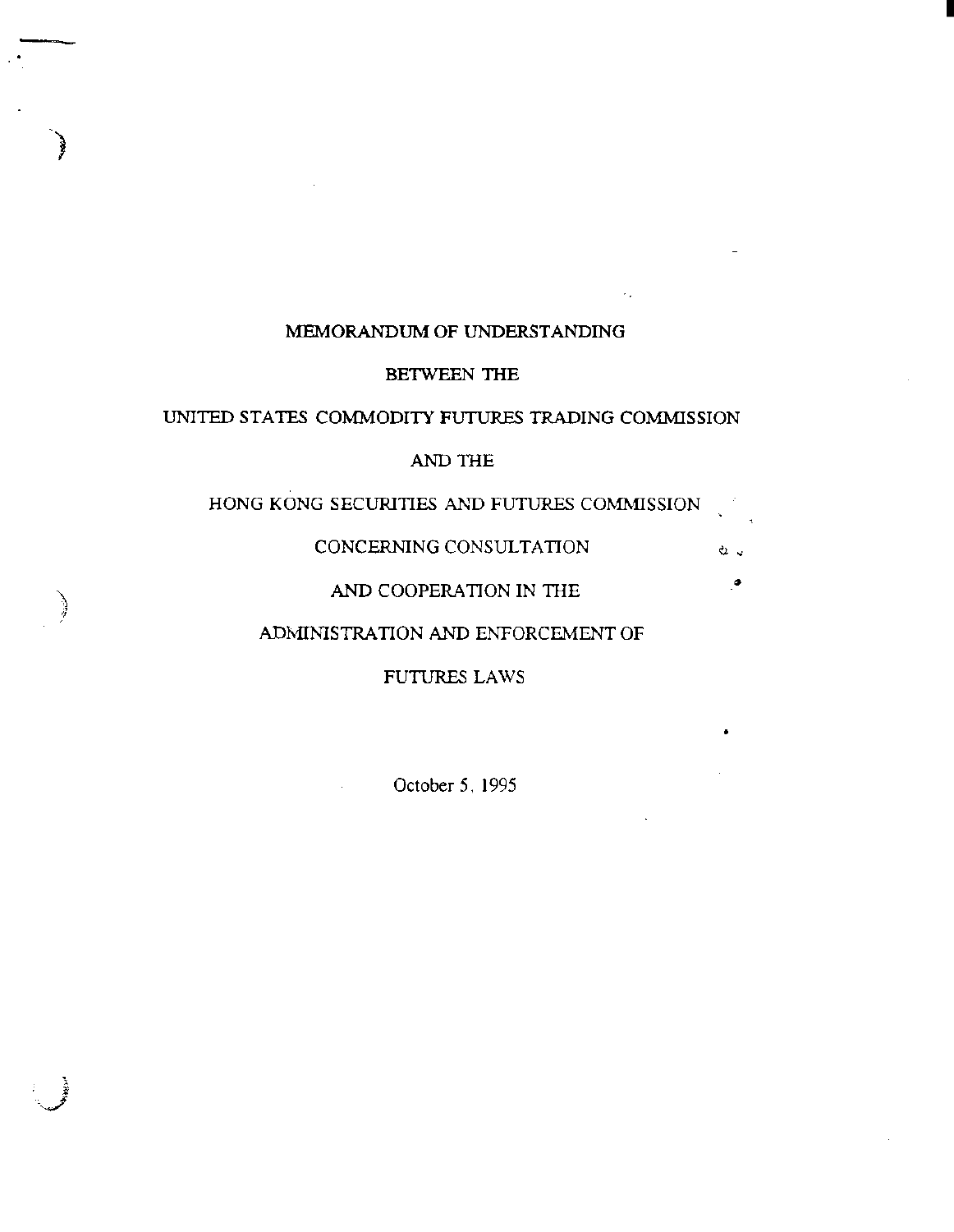The Commodity Futures Trading Commission of the United States and the Hong Kong Securities and Futures Commission, recognizing the increasing international activity in the futures markets and the corresponding need for mutual cooperation as a means for improving their effectiveness in administering and enforcing the futures laws, regulations and rules of their respective countries, have reached the following understanding:

I

## 1: DEFINITIONS

For the purposes of this Memorandum of Understanding (Memorandum):

- 1.1 "Authority" means:
	- 1.1.1 the United States Commodity Futures Trading Commission; or
	- 1.1.2 the Hong Kong Securities and Futures Commission.
- 1.2 "Requested Authority" and "Requesting Authority" mean:
	- 1.2.1 "Requested Authority" means an Authority to whom a request is made under this Memorandum; and
	- 1.2.2 "Requesting Authority" means an Authority making a request under this Memorandum.
- 1.3 "person" means a natural person, unincorporated association, partnership, or body corporate; or a government, government subdivision, agency, instrumentality of a government, or any equivalent authority.
- 1.4 "futures business" means any person who is involved, in whole or in part, in effecting transactions in futures and options for the accounts of others or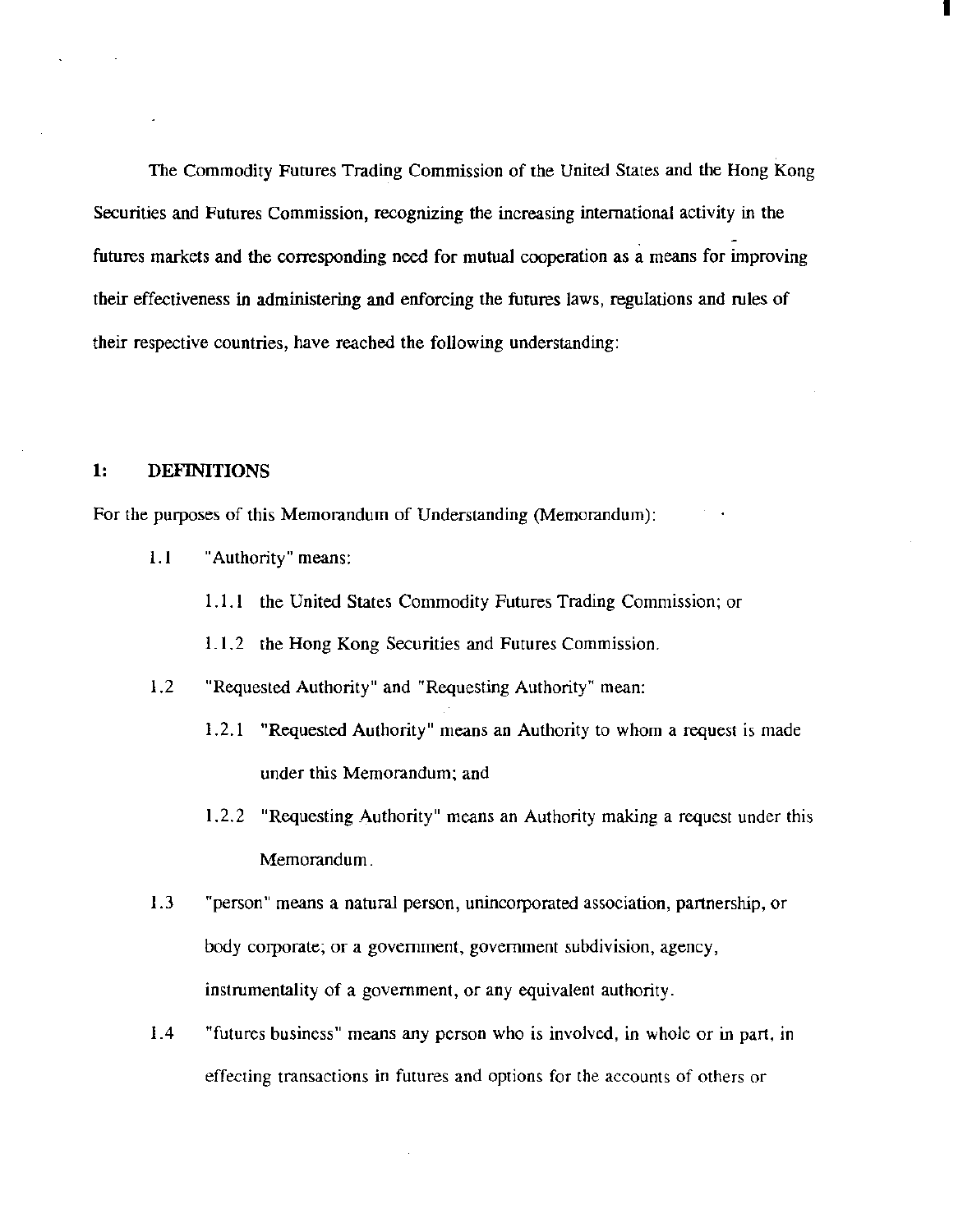soliciting such transactions; buying and selling futures and options for one's own account; advising others for compensation, either directly or through publications, writings or electronic media, as to the desirability of trading in, purchasing or selling futures and options; the management, promotion, offer or sale of any collective investment scheme; or equivalent activities conducted by persons; and includes persons acting in the capacity of trading advisors, pool operators, futures commission merchants, introducing brokers, associated persons, floor brokers, and floor traders.

I

- 1.5 "futures processing business" means a futures and/or options clearing organization.
- 1.6 "futures transaction" means a transaction in futures or options that is regulated or subject to regulation by the Authorities whether transacted on or subject to the rules of an exchange or market, or over-the-counter.
- 1. 7 "laws", ''regulations" and "rules" mean the provisions of the laws of the United States and Hong Kong and regulations promulgated thereunder, and rules promulgated by the Authorities, concerning:
	- 1. 7.1 insider trading, misrepresentation or the use of fraudulent, deceptive or manipulative practices in connection with the offer, purchase or sale of any futures or options contract or the conduct of futures businesses or futures transactions;
	- 1.7.2 the duties of persons to comply with reporting requirements;
	- I. 7.3 the making of a false or misleading statement or any material omission

2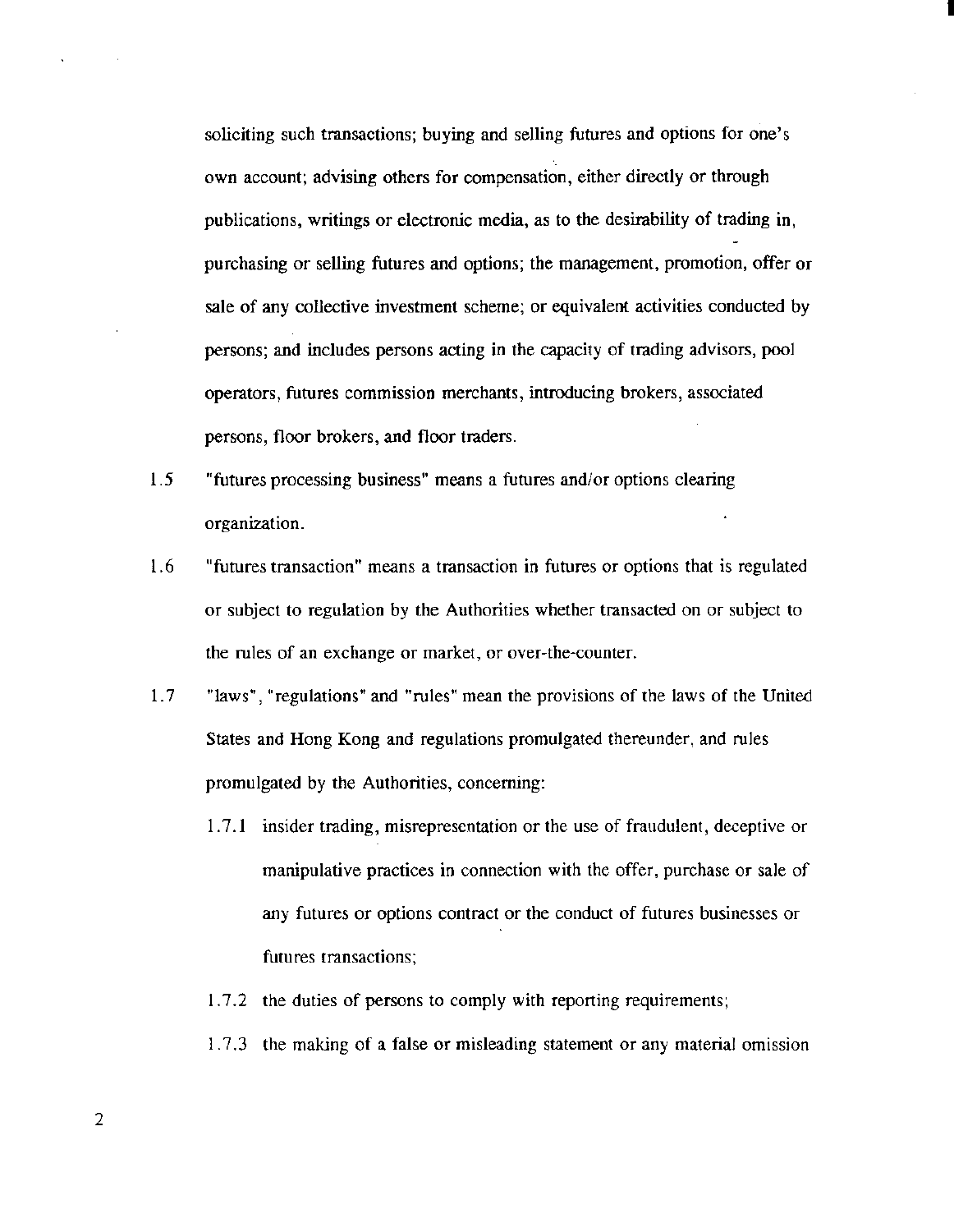in any application or report made to the Authorities;

1. 7. 4 the duties of persons or futures businesses to make full and fair disclosure of information in connection with futures transactions; I

- l. 7.5 the duties of futures businesses and futures processing businesses pertaining to their fmancial, operational or other requirements and their duties of fair dealing in the offer and sale of futures and options, the execution of transactions and the conduct of their businesses; and
- I. 7.6 the fmancial and other qualifications of those engaged in, or in control of, futures businesses or futures processing businesses.

The laws, regulations and rules identified in 1. 7 represent examples of matters for which assistance will be available under this Memorandum and are not intended to limit the Memorandum as it may apply to other laws, regulations, rules and regulatory policies of the United States and Hong Kong concerning futures and options.

## 2: ESTABLISHMENT OF A FRAMEWORK FOR CONSULTATION REGARDING MATTERS OF MUTUAL INTEREST

The Authorities intend to consult periodically about matters of mutual interest in order to enhance cooperation and to protect investors by ensuring the stability, efficiency, and integrity of the futures and options markets of the United States and Hong Kong; the coordination of market oversight; and the administration of United States and Hong Kong futures laws, regulations and rules. The purpose of such consultations is to assist in the development of mutually agreeable approaches for strengthening the futures and options markets of the United States and Hong Kong while avoiding, whenever possible, conflicts that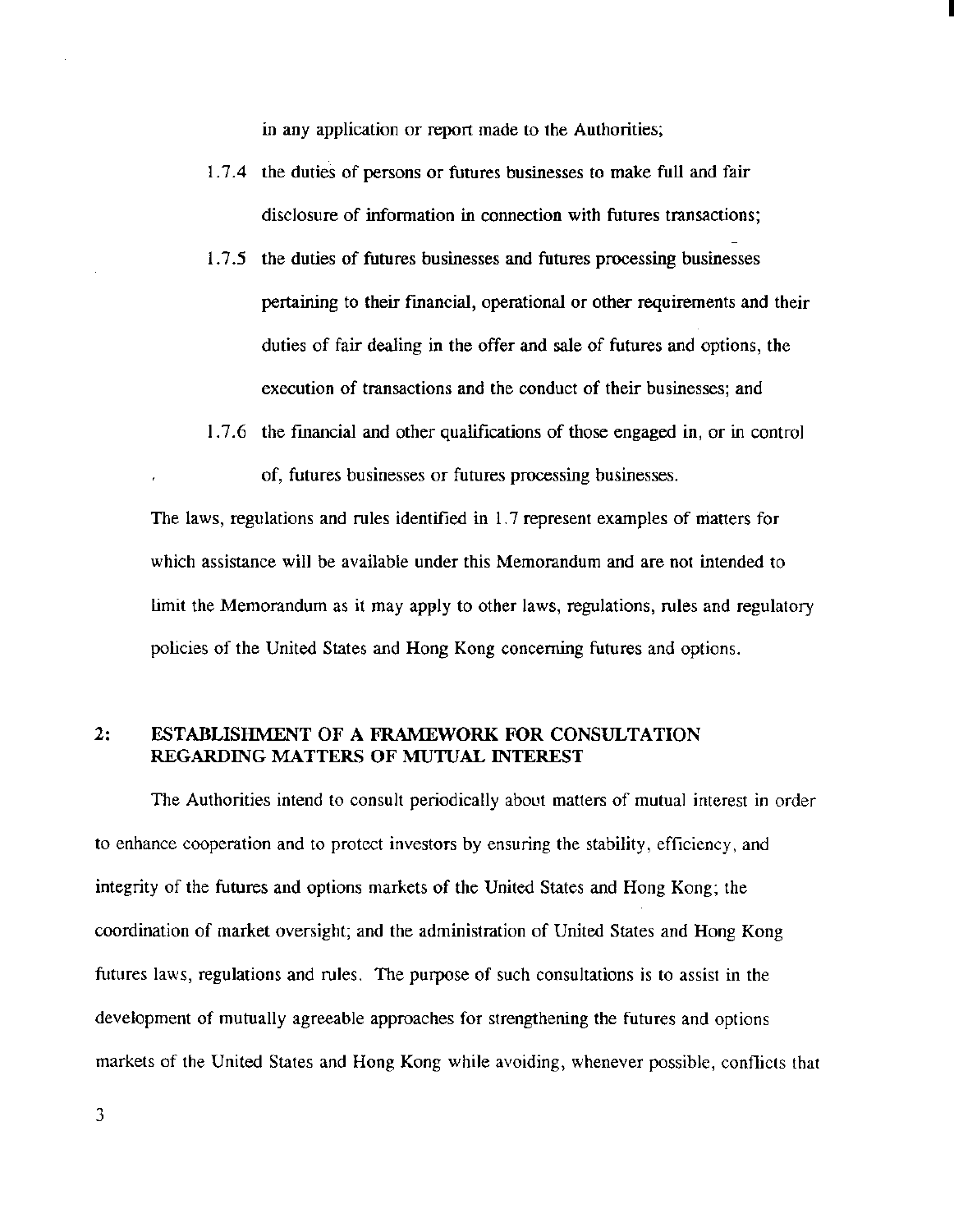may arise from the application of differing regulatory practices.

# 3: MUTUAL ASSISTANCE FOR TilE EXCHANGE OF INFORMATION

## 3.1: SCOPE OF ASSISTANCE

3.1.1 The Authorities will provide the fullest mutual assistance, to the extent permitted by the laws of the United States and Hong Kong, within the framework of this Memorandum. Such assistance will be provided to facilitate the enforcement of the laws, regulations or rules applicable to: futures and options transactions, markets and their members; market surveillance and oversight; futures processing businesses; the granting of licenses, authorizations, waivers or exemptions for the conduct of futures businesses; and the conduct of investigations, litigation or prosecutions where information located within the jurisdiction of the Requested Authority is needed to determine whether, or to prove that, the laws, regulations or rules of the Requesting Authority may have been violated.

- 3.1.2 Assistance available pursuant to this Memorandum includes, but is not limited to:
	- (a) providing access to information in the files of the Requested Authority;
	- (b) taking testimony and statements of persons; and
	- (c) obtaining information and documents from persons.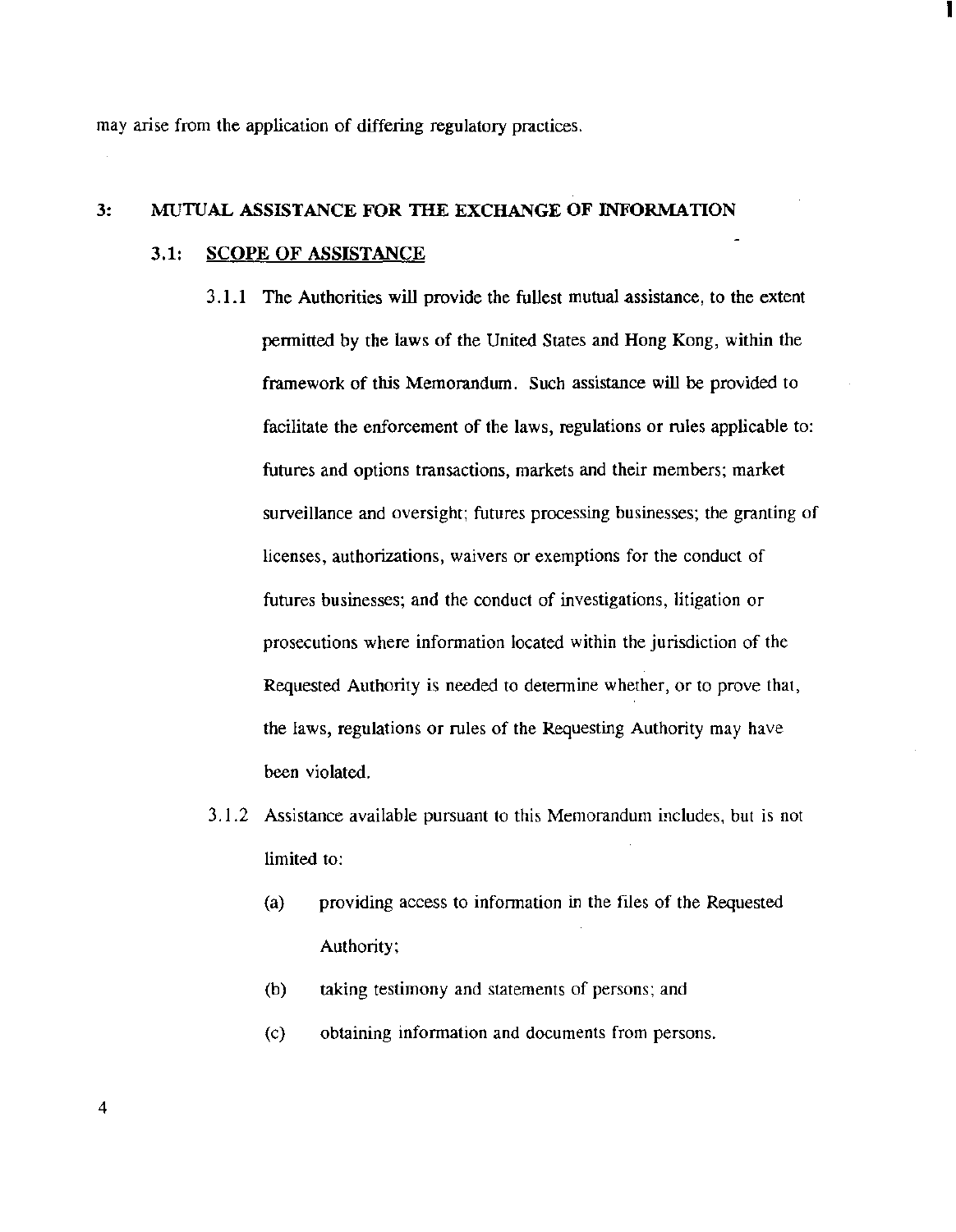#### 3.2: GENERAL PRINCIPLES FOR PROVIDING ASSISTANCE

3. 2.1 This Memorandum sets forth a statement of intent of the Authorities to establish a framework for mutual assistance and to facilitate the exchange of information between the Authorities to enforce or secure compliance with the laws, regulations or rules of their respective jurisdictions, as defined herein.

- 3.2.2 This Memorandum does not modify or supersede any laws, regulations or rules in force in, or applying to, the United States or Hong Kong. This Memorandum does not create any legally enforceable rights or impose any legally binding obligations. This Memorandum does not affect any arrangements under other Memoranda to which either Authority may be a party.
- 3.2.3 The Authorities recognize the need for and desirability of providing mutual assistance and exchanging information to assist each other in securing compliance with their respective laws, regulations or rules. A request for assistance may be denied, however, by the Requested Authority:
	- (a) where the request would require the Requested Authority to act in a manner that would violate its laws;
	- (b) where the request is not in accordance with the provisions of this Memorandum; or
	- (c) on grounds of public interest.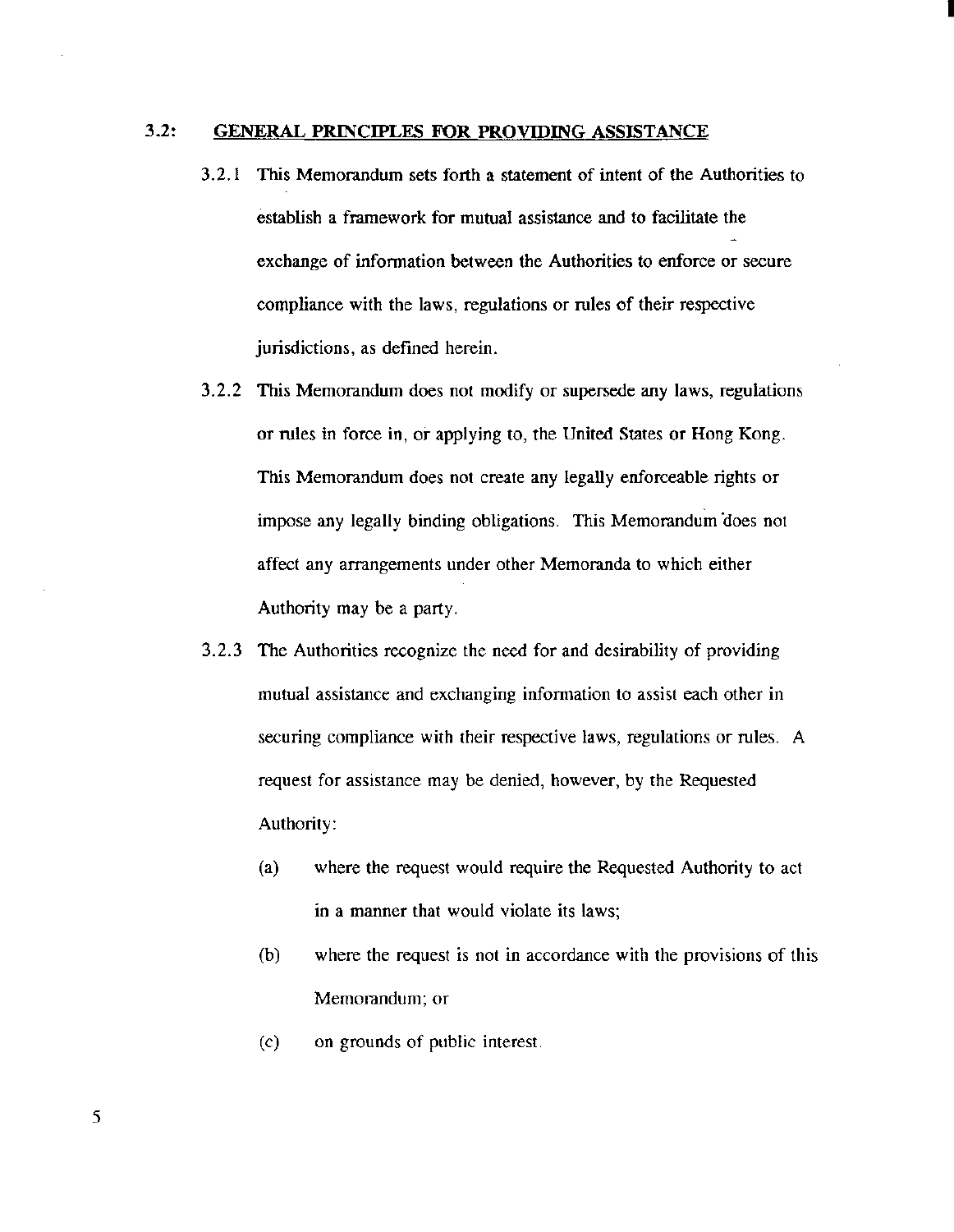Where a request for assistance is denied or opposed, or where assistance is not available under the law of the Requested Authority, the Requested Authority will provide the reasons why the assistance is not being granted, and consult pursuant to 3.7.

## 3.3: REQUESTS FOR ASSISTANCE

- 3.3.1 Requests for assistance wil1 be made in writing. and addressed to the Requested Authority's contact officer listed in Appendix A.
- 3.3.2 Requests will specify:
	- (a) a general description of both the subject matter of the request and the purpose for which the assistance or information is sought;

- (b) a general description of the assistance, documents, information, testimony, or statements of persons sought by the Requesting Authority;
- (c) any infonnation in the possession of the Requesting Authority that might assist the Requested Authority in identifying the persons believed by the Requesting Authority to possess the information sought, or the places where such information may be obtained;
- (d) the provisions of laws, regulations or rules pertaining to the matter that is the subject of the request and the role of the Authority in relation to the administration or enforcement of such laws, regulations or rules;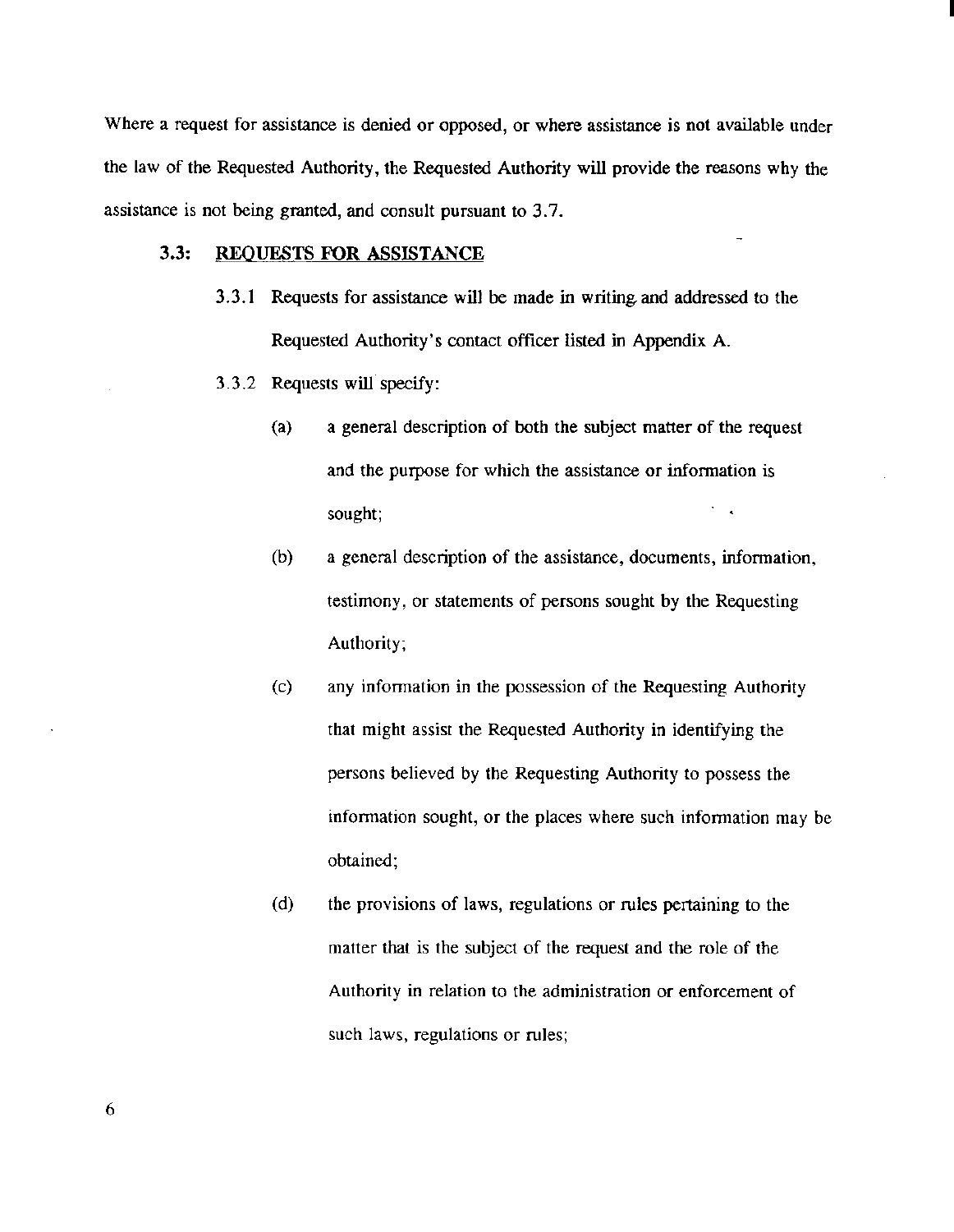(e) to whom, if anyone, other than those bodies listed in Appendix B, onward disclosure is likely, and the reasons for such disclosure; and

I

- (f) the desired time period for the reply.
- 3.3.3 In urgent circumstances, a request for assistance and a reply to such request may be effected by summary procedures, such as by means of communication other than the exchange of letters, provided that all such communications are confirmed in writing in the manner prescribed in 3.3.

## 3.4: EXECUTION OF REQUESTS

- 3 .4.1 Access to infonnation held in the files of the Requested Authority will be provided upon the request of the Requesting Authority pursuant to the procedures set forth in 3. 3.
- 3.4.2 When requested by the Requesting Authority, the Requested Authority will take the testimony or statements of persons involved, directly or indirectly, in the activities underlying the request, or possessing infonnation that may assist in carrying out the request. The Requested Authority also may require the production of other evidence from any other person to the extent necessary to satisfy the request. The Requesting Authority may, in its discretion, request the taking of the testimony or statements of specific persons.

#### 3.4.3 The obtaining of testimony or statements and the gathering of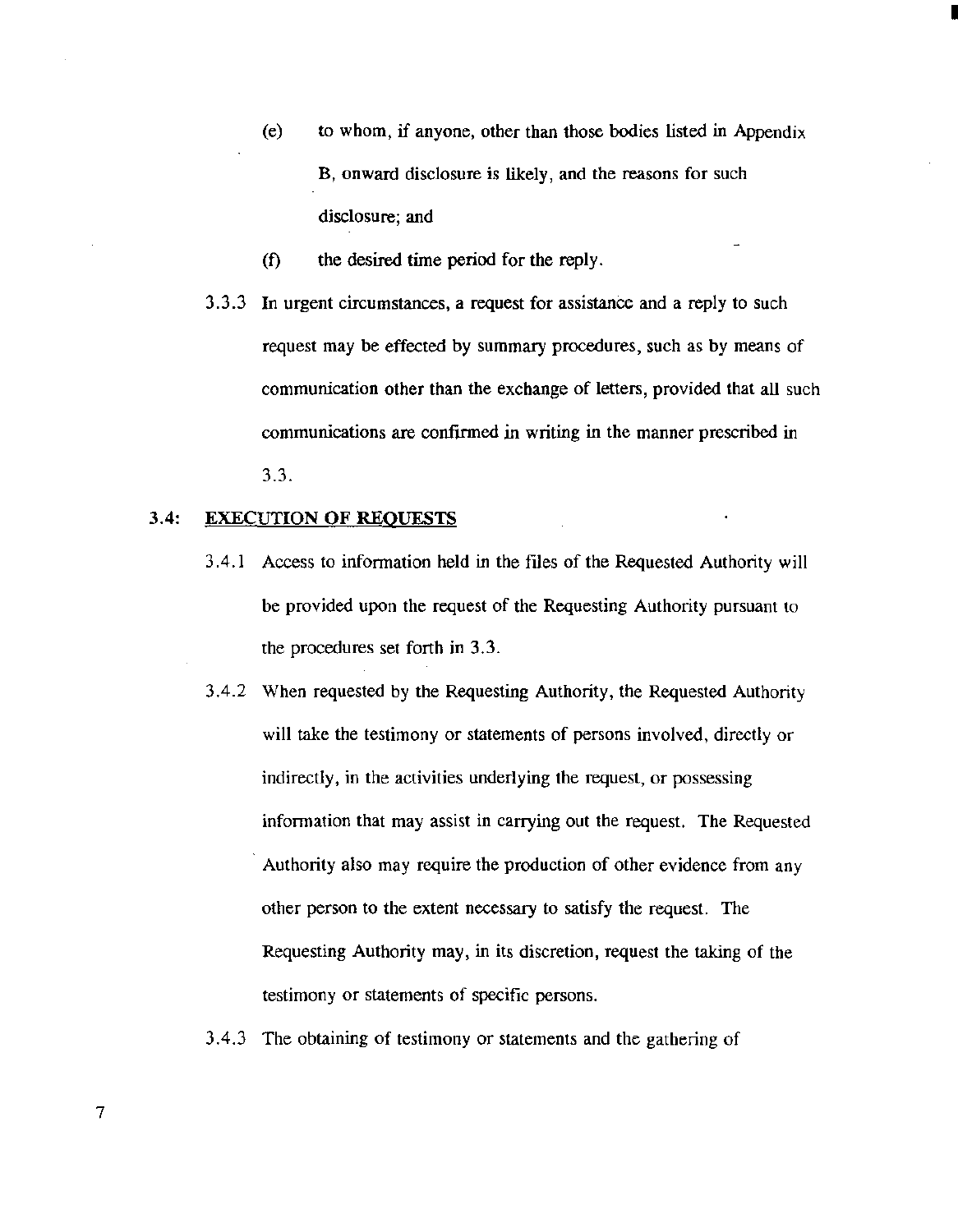documents in response to a request under this Memorandum will be conducted in accordance with the procedures of the Requested Authority and by persons designated by the Requested Authority, unless otherwise agreed by the Authorities.

- 3.4.4 Notwithstanding 3.4.3, when the Requesting Authority believes it is necessary, testimony or statements will be taken under oath or affirmation and a transcript will be made. In addition, a representative of the Requesting Authority may be present at the taking of testimony or statements and may prescribe, to a designated representative of the Requested Authority, specific questions to be asked of any witness.
- 3.4.5 Notwithstanding any other provision of this Memorandum, any person providing testimony, statements, information, or documents as a result of a request made under this Memorandum will be entitled to all the applicable rights and privileges of the laws of the Requested Authority. Assertions regarding rights and privileges arising exclusively pursuant to the laws of the Requesting Authority will be preserved for consideration by the courts in the Requesting Authority.
- 3.4.6 In addition to participating in the taking of testimony or statements pursuant to 3.4.4, the Requesting Authority may submit to the Requested Authority a request, with reasons, that a person or persons designated by the Requesting Authority be permitted to conduct the testimony or take a statement of any person.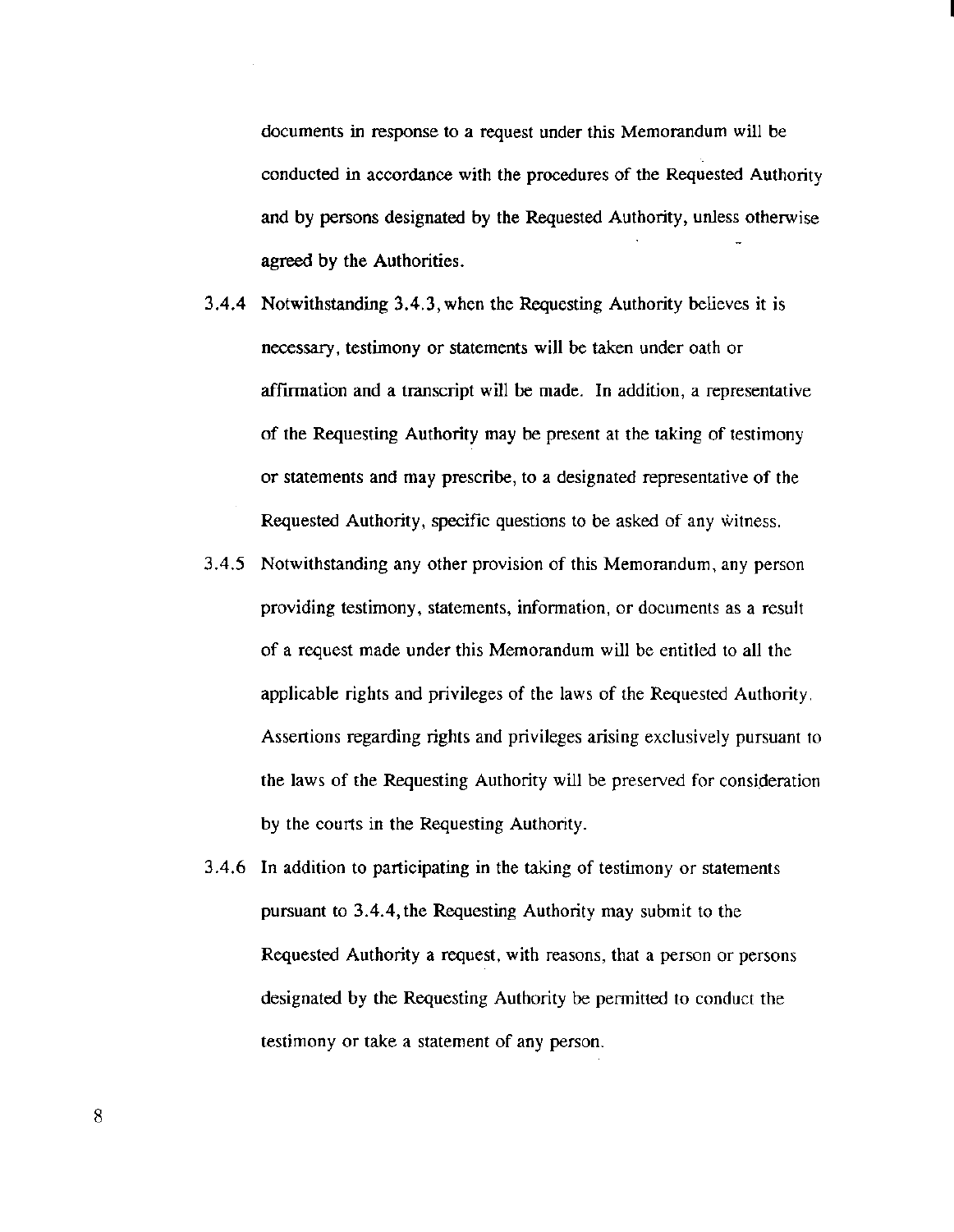- (a) The request may be granted, modified or denied by the Requested Authority in its discretion.
- (b) Where the Requested Authority grants a request which specifies that the law of the Requesting Authority requires the opportunity for counsel for the witness or any party .to the proceeding to pose questions to the witness, the Requested Authority will use its best efforts to ensure that such an opportunity will be given.

I

(c) 3. 7 applies to the denial of a request referred to in 3.4.

#### 3.5: PERMISSIDLE USES OF INFORMATION

3.5.1 The Requesting Authority may use the information furnished solely:

- (a) for the purposes stated in the request with respect to ensuring compliance with, or enforcement of, the laws, regulations or rules of the Requesting Authority, including the legal provisions specified in the request and related provisions; and
- (b) for the purposes within the general framework of the use stated in the request, including conducting a civil or administrative enforcement proceeding, assisting in a self-regulatory organization's market surveillance, market oversight or enforcement proceeding, assisting in a criminal prosecution, or conducting any investigation related thereto for any general charge applicable to the violation of the provisions specified in the request.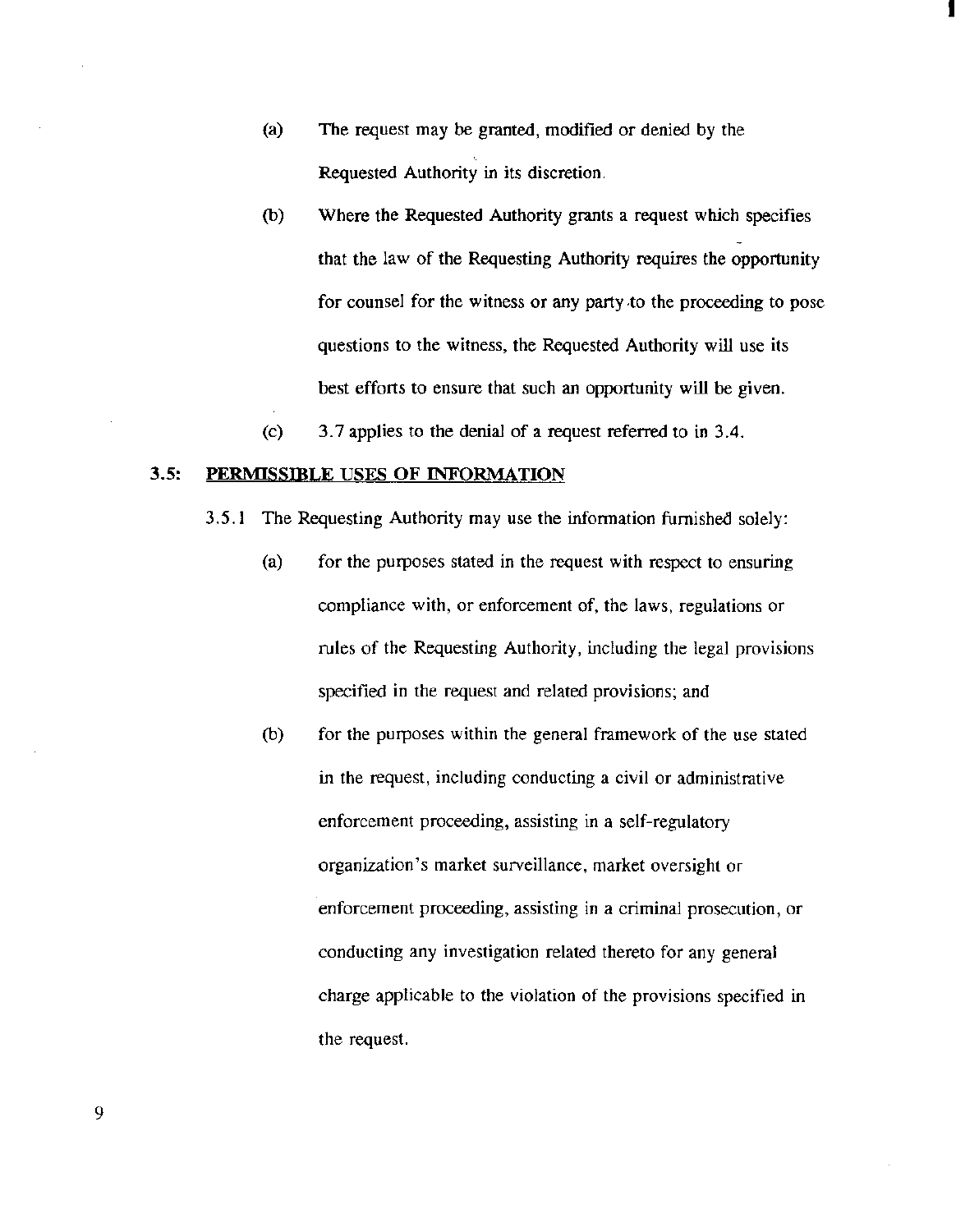3.5.2 In order to use the information furnished for any purpose other than those stated in 3.5.1, the Requesting Authority will flrst notify the Requested Authority of its interest in such use. The Requested Authority will advise its views within 14 days and, if necessary, the Authorities will consult pursuant to the provisions of 3.7 to ensure full consideration of both their views on the proposed use. Fourteen day advance notification need not be provided where disclosures are made to persons having the legal power to compel disclosure; in such cases, notification will be provided according to 3.6.4.

I

#### 3.6: CONFIDENTIALITY OF REQUESTS AND INFORMATION ·

- 3.6.1 To the extent permitted by law, except for disclosures in accordance with 3.5, including disclosures to those persons listed in Appendix B, and disclosures that are absolutely necessary to carry out the request:
	- (a) each Authority will keep confidential requests made under this Memorandum, the contents of such requests, and any other matters arising during the operation of this Memorandum, including consultations between the Authorities, and unsolicited assistance; and
	- (b) the Requesting Authority will keep confidential any information received from the Requested Authority pursuant to this Memorandum.

10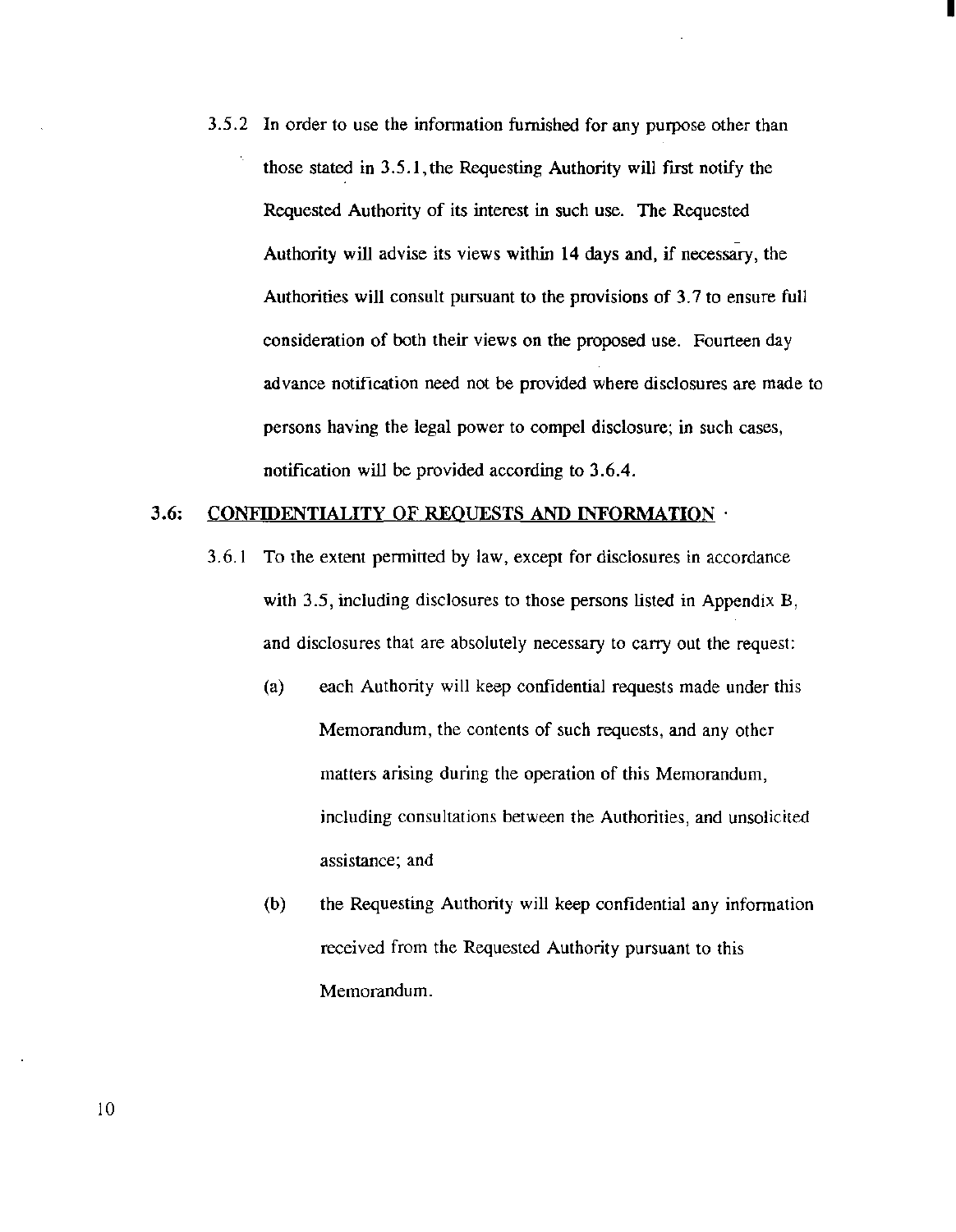- 3.6.2 When a Requesting Authority discloses information to another person, the Requesting Authority will obtain an undertaking from the other person that it will maintain the confidentiality of the information, except when disclosure is required pursuant to a legally enforceable demand.
- 3.6.3 Except as contemplated by 3.5, the Requesting Authority will not offer the information to, and shall use its best efforts to ensure that it is not obtained by, any other person. To ensure confidentiality of any infonnation provided by a Requested Authority in response to a request under this Memorandum, where appropriate, the Requested Authority will in good faith determine and represent that such public disclosure of the infonnation would violate its laws. Unless otherwise agreed, if such information is obtained by any other person the Requesting Authority will use its best efforts to ensure that such information will not be used by that person in any way that involves disclosure to any other person.
- 3.6.4 The Requesting Authority will notify the Requested Authority of any legally enforceable demand for infonnation prior to complying with the demand, and will assert such appropriate legal exemptions or privileges with respect to such information as may be available.
- 3.6.5 In response to a request by the Requested Authority, and to the extent permitted by law, as soon as the Requesting Authority has terminated the matter for which assistance has been requested under this Memorandum or the material provided is no longer required for the

II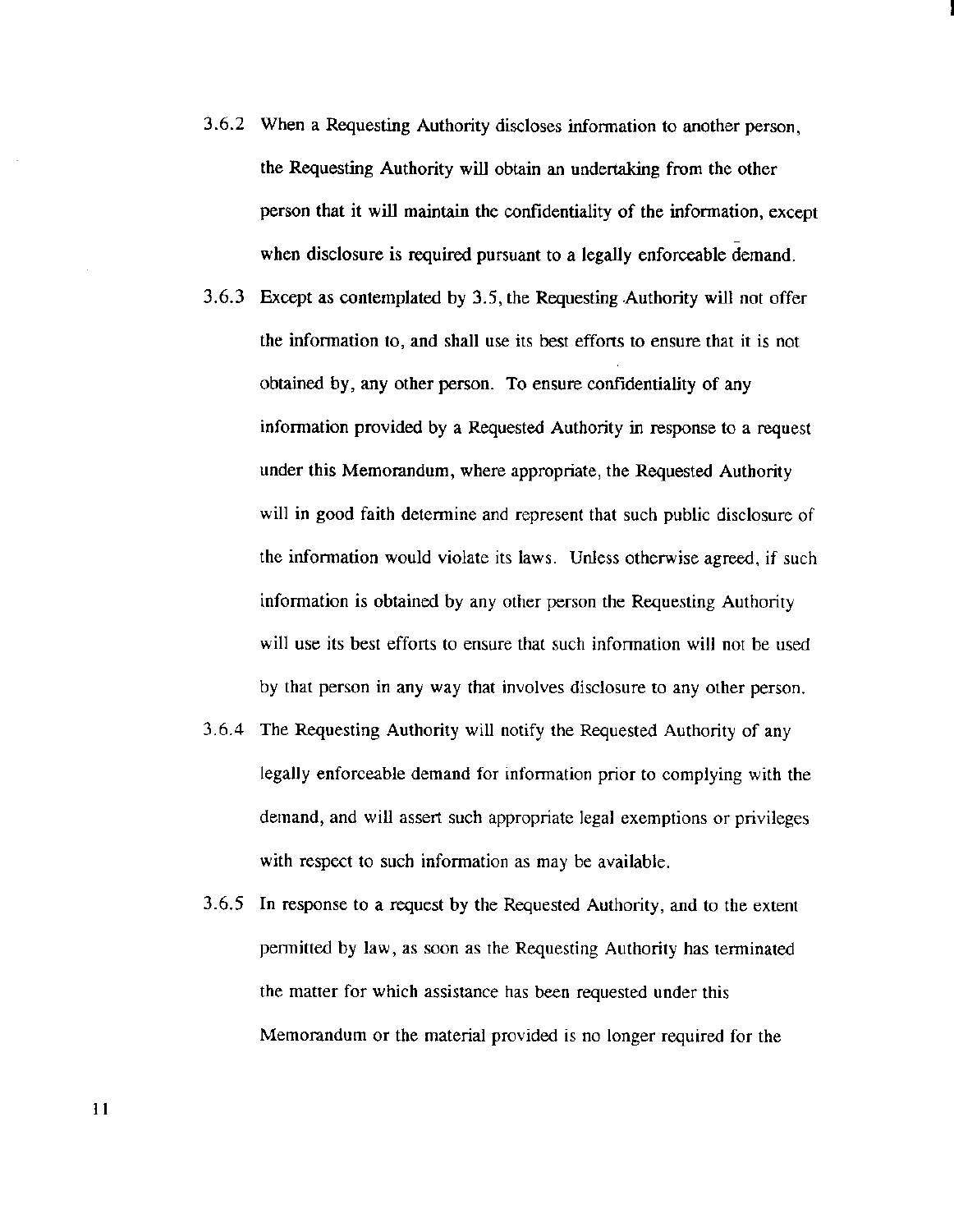conduct of the matter, it will return to the Requested Authority all documents and copies thereof not already disclosed in proceedings referred to in 3.5 and all other material disclosing the contents of such documents, other than material that is generated as part of the investigative, deliberative or internal analytical process of the Requesting Authority.

I

## 3.7: CONSULTATION REGARDING MUTUAL ASSISTANCE PURSUANT TO THIS MEMORANDUM

- 3.7.1 In any case of dispute over the meaning of any tenn used in this Memorandum, the Authorities will defme such term in accordance with the relevant laws, regulations or rules of the Requesting Authority.
- 3.7.2 The Authorities will consult with each other regarding this Memorandum with a view to improving its operation and resolving any matters that may arise. In particular, the Authorities will consult upon request in the event of:
	- (a) a denial by one Authority of, or opposition by one Authority to, a request or proposal made by the other Authority pursuant to this Memorandum; or
	- (b) any circumstance that makes it necessary or appropriate to amend or extend this Memorandum in order to achieve its purposes, such as a change in market or business conditions, or a change in the legislation governing the matters set forth in 1. 7.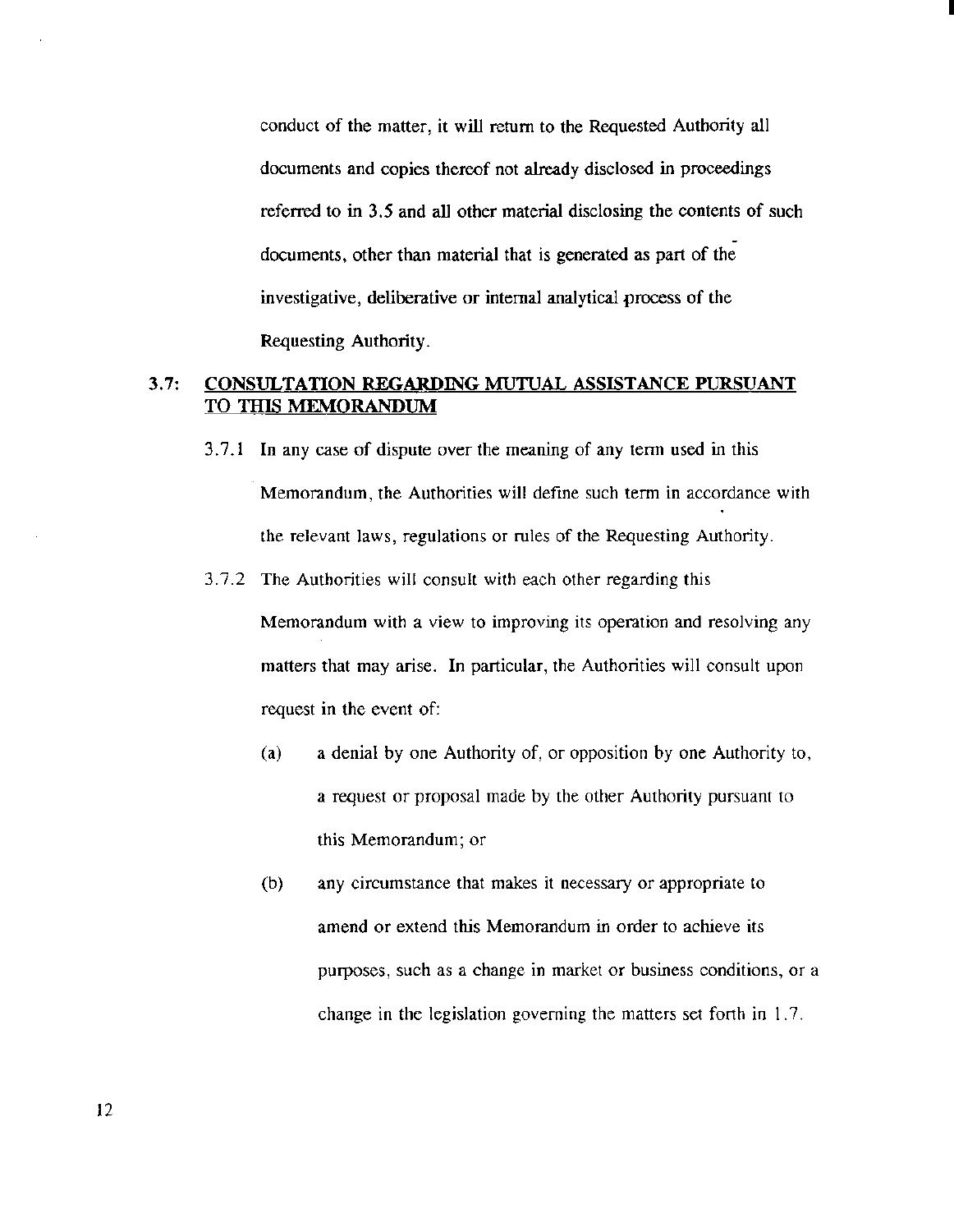- 3.7.3 The Authorities may agree on such practical measures as may be necessary to facilitate the implementation of this Memorandum.
- 3. 7.4 Any of the conditions of this Memorandum may be amended, relaxed, or waived by mutual agreement.

#### 3.8: UNSOLICITED ASSISTANCE

To the extent permitted by their respective laws, each Authority will use reasonable efforts to provide the other Authority with any information it discovers that gives rise to a suspicion of a breach, or anticipated breach, of the laws of the other Authority.

#### 3.9: COSTS OF INVESTIGATION

The Requested Authority may, as a condition of agreeing to give or continuing to give assistance under the Memorandum, require the Requesting Authority to make a contribution to costs. Such a contribution may, in particular, be required where the cost of satisfying a request is or is likely to be substantial, or where a substantial imbalance has arisen in the cumulative costs incurred as a consequence of satisfying two or more requests.

#### 4: FINAL PROVISIONS

#### 4.1: EFFECTIVE DATE

Cooperation in accordance with this Memorandum will begin on the date of its signing by the Authorities.

#### 4.2: TERMINATION

Cooperation in accordance with this Memorandum will continue until the expiration of 30 days after either Authority gives written notice to the other Authority of its intention to

13